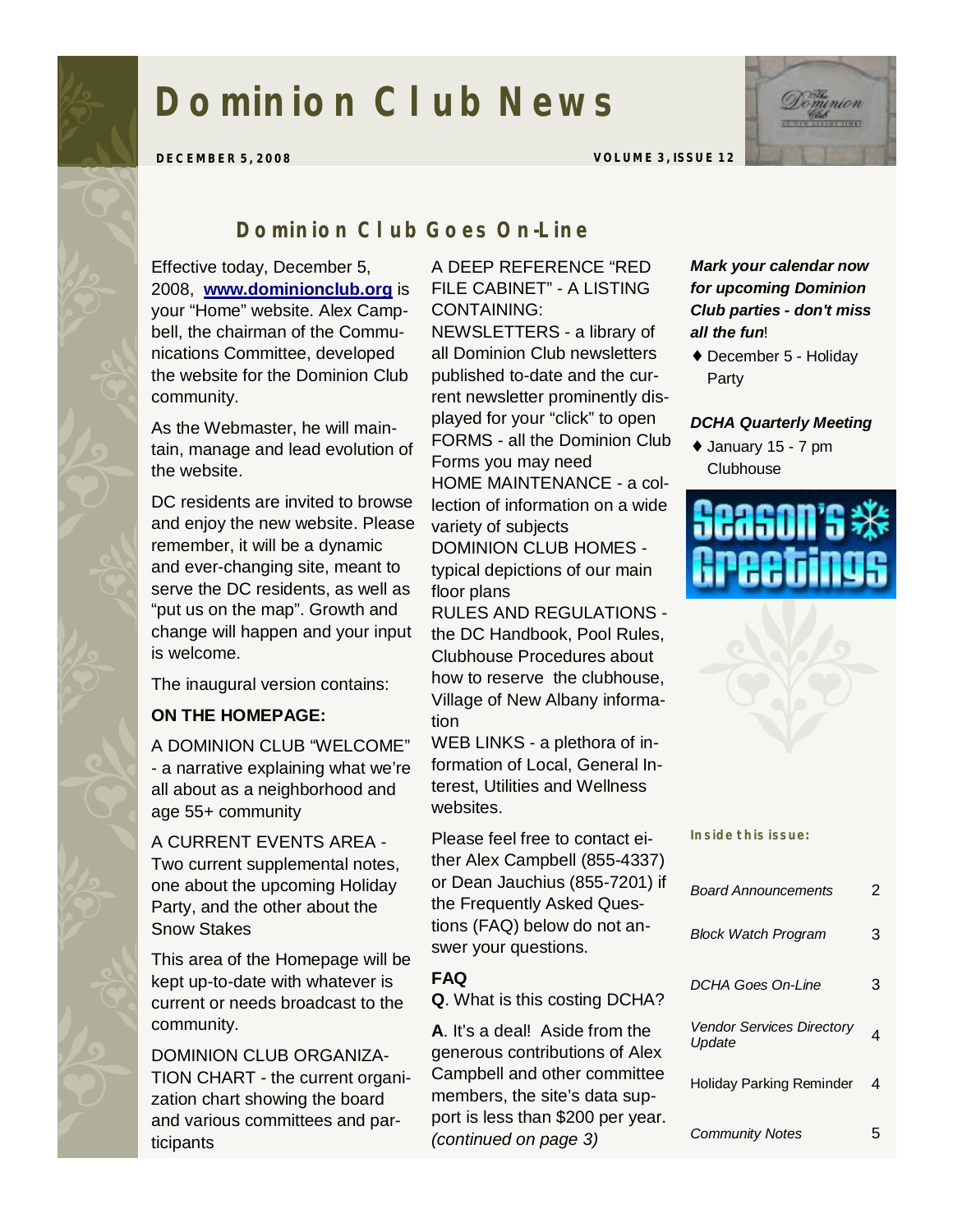# *DCHA Announcements*

### *Dave Ewing*

The DCHA Board announced the appointment of Dave Ewing, 6935 Joysmith Circle, as a new trustee. Dave is replacing Nelson Merrell who had to resign the position due to personal reasons. The term expires October 21, 2010.

As Chairman, Dave will assume responsibilities for legal administration and the rules committee.

After an extensive military (Dave is a Colonel, U.S. Air Force, Retired) and aerospace career, Dave and Mary Lou made their home here in New Albany Links so they could be near their daughter's family in Gahanna. Dave has been on the boards of several religious organizations and serves now as treasurer and chairman of the board of his current church and as a district representative of the Gideons International.

#### *Quarterly Meeting*

The next quarterly meeting is scheduled for January 15, 2009, at 7pm at the clubhouse. Please submit any questions in writing by January 7 to Dean Jauchius at [jauchius@insight.rr.com](mailto:jauchius@insight.rr.com) or by mail to 6935 Camden Drive.

#### *Street Trees*

The board voted to discontinue the practice of replacing "street trees". Responsibility reverts to homeowners. Budget concerns as well as the questionable success of the practice were cited as reasons. A number of residents had expressed a reluctance to "pay for others' trees" through their monthly fees. This will permit the board to direct resources to harder assets to maintain monthly fee levels.

#### *Snow Stakes*

Vendors will be installing reflective stakes, outlining all driveways that are to be plowed. They will remove the stakes next spring not long before the first spring mowing. This should improve snow removal and minimize any mishaps. Please remove hose reels, flower pots, and other items from the edges of driveways.

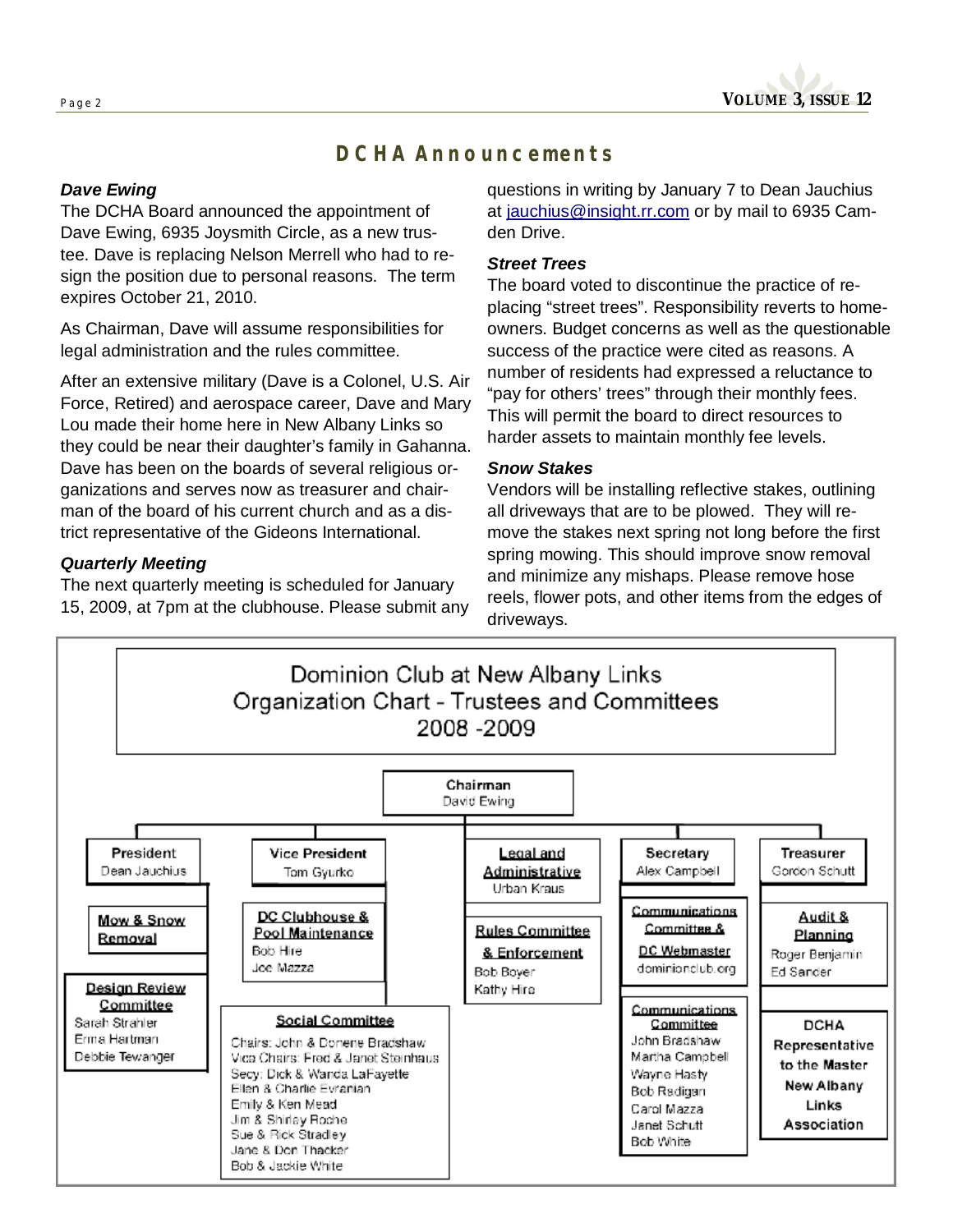

# *Block Watch Program*

Bob White and Fred Steinhaus have been coordinating the Block Watch program for a number of years. They were originally approached by the New Albany police department (actually Bob first contacted his friend New Albany police Sgt. Ed Burton) to serve on a committee for the entire Links development. It soon became apparent that the needs and concerns of our 55+ community differed significantly from those in the single family homes. Therefore Bob and Fred, with the blessing of the board and the police department, developed our own Block Watch Program. The primary contact now is Officer Ryan E. Southers.

Recently Bob has been delivering Block Watch packets to each residence. If you

Tremendous benefits of public availability of information about DCHA, and all the above discussed information "at residents' fingertips" supports a high degree of DC resident awareness and instant informa-

**Q**. Why not put our DC Directory, Maps, and Board Member numbers on the web-

**A**. One benefit of the website is that it is in the public domain. Most DC residents consulted DO NOT want their name, address, phone and emails published, let alone a map showing where they live. Passwords, etc., may be considered in the future, however, password administration needs robust control for things this

tion availability.

site?

sensitive.

haven't received yours, you soon will. Please review the information for helpful tips, a sticker to place near your door if you don't want solicitors, and a form to fill out if you want the police to check on your home while you are away.

Bob reports that the two most significant accomplishments of his and Fred's service is the setting of a 25 mph speed limit on New Albany Road East and the installation of a four-way stop at Dean Farm Road and New Albany Road East. Both projects took a lot of persistence on the part of Bob and Fred and both have improved our safety. Thanks to Bob and Fred for providing this valuable service.

*"Bob and Fred with the blessing of the board and the police department developed our own Block Watch Program"* 



*"If you have a floor plan for the Dominion double dormer home model, contact Alex Campbell..."* 

## *DCHA Goes On-Line (continued)*

the Dominion Club to have their own "Buttons" to open and publish whatever they deem appropriate for their organization. This would need the support/ coordination of a dedicated member from the club or organization to keep the web up-to-date. Otherwise, the only reference would be a static description and referral to a club leader. Organizations OUTSIDE the Dominion Club can be referenced in the above mentioned "WEB LINKS" section.

#### **Webmaster needs help!**

The webmaster is trying to locate a floor plan for the double dormer home model. These were only built by Dominion Homes, so only an early buyer who still has their Dominion Homes advertising packet is likely to have this plan. It would be scanned and re-

turned. Contact Alex Campbell at 885-4337 if you can help.



Club, Mah Jong Group, the new Golf Group, etc.?

**Q**. What about the clubs - Stitchery, Bible

**A**. Plans are for the organizations within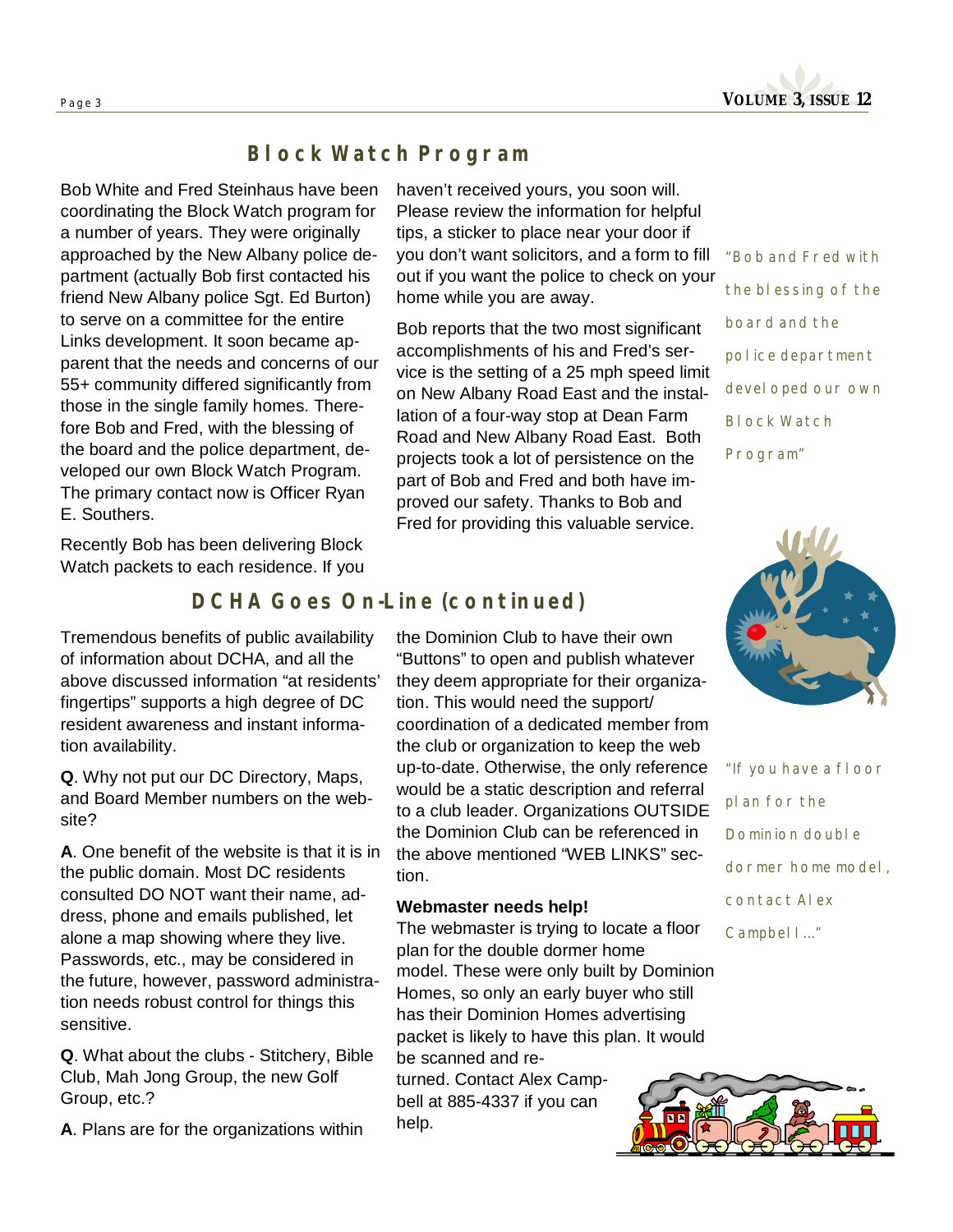**Page <sup>4</sup>VOLUME 3, ISSUE 12** 

# *Vendor Services Directory Update Planned*

DC residents are encouraged to submit recommendations for inclusion in the next update of the DC Vendor Services Directory. The directory lists companies and individuals who have done satisfactory work for residents. It includes vendors' names, telephone numbers, addresses and, as applicable, email addresses, and a short statement of the resident's recommendation for such services as appliance repairs, computer assistance, garage door repairs, household/handyman tasks, and several other skills.

The directory was first issued last summer as an attachment to the July DC newsletter. It is available on the DC web site at **[www.dominionclub.org](http://www.dominionclub.org)** as is the form to complete to make additions—or contact Wayne Hasty or any member of the Communications Committee. Send completed forms to Wayne as an e-mail attachment or on paper. Plans are to update the directory after the first of the new year. Responses are requested by Janu-

#### ary 15, 2009.

The next update will provide a section "Neighbors Helping Neighbors" which will include contact listings of DC residents who have volunteered their services to assist other residents in such areas as electrical repairs, computer support, lamplighters (will change lamp post bulbs) and mailbox repainting. Contacts for the services are made directly with the volunteer.

Residents who are interested in volunteering as a "Neighbor Helping Neighbor" and have not previously contacted Wayne Hasty may do so at [whasty4703@aol.com](mailto:whasty4703@aol.com) or at 855-3468.

"We depend on homeowners' recommendations to help bring value to the Vendor Services Directory and as a way for residents to gain perspective in helping them make an informed decision about a given vendor. We are always happy to receive recommendations," said Hasty.

# *Holiday Parking Reminder*

If you have out-of-town guests during the holidays, short-term, temporary parking in your driveway is permitted for a few days. However, it is advisable to contact Ms. Becky Colburn, Towne Properties, to inform her of the auto(s) which may be in your driveway for a short time during the holidays.

Reminder—the DC clubhouse parking lot is not used for temporary parking. It's reserved for residents and guests using the clubhouse.

*"Plans are to update the directory after the first of the new year. Responses are requested by January 15, 2009"*